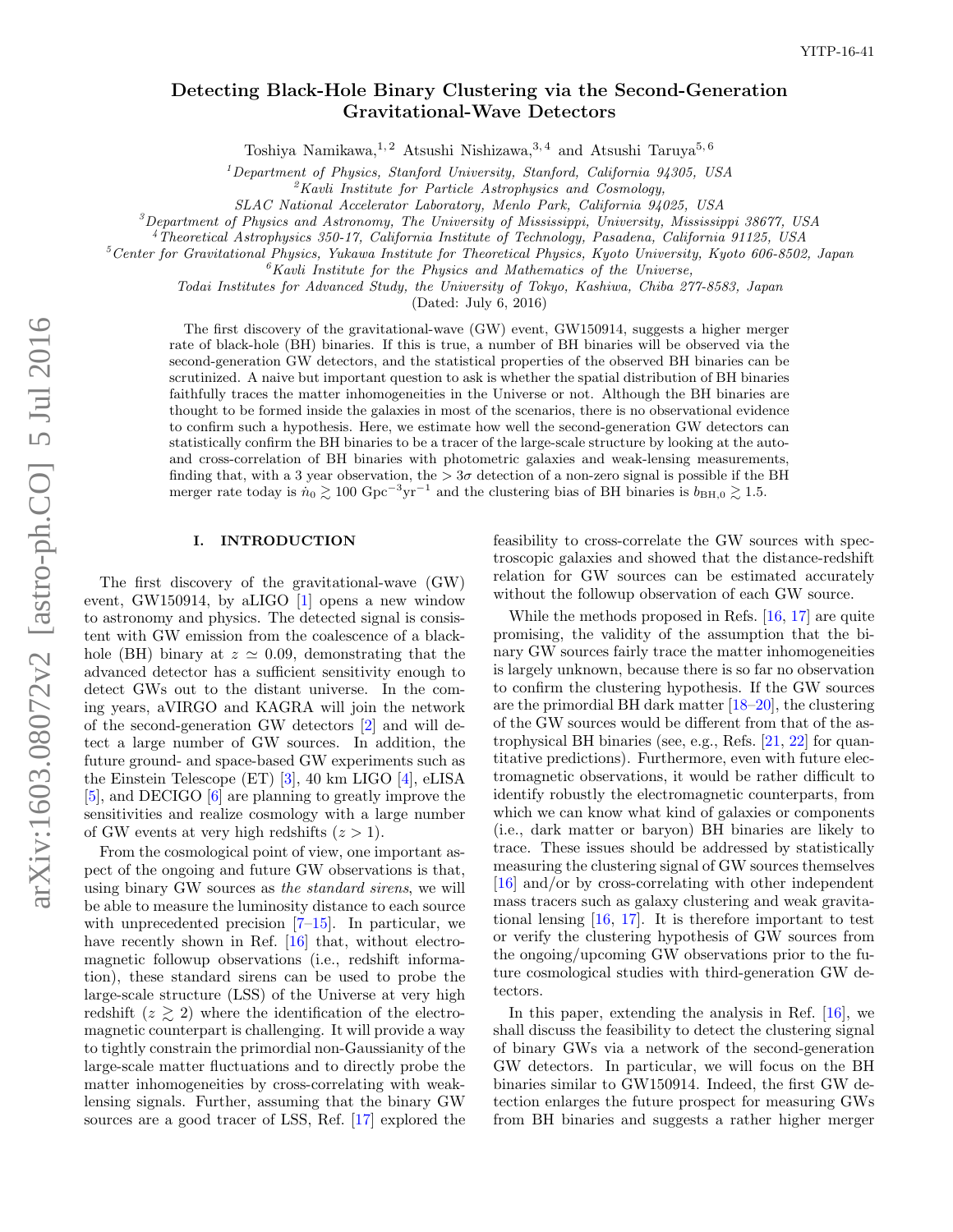rate,  $2-400 \text{ Gpc}^{-3} \text{ yr}^{-1}$ , indicating that even the secondgeneration GW detectors have a potential to detect the clustering of BH binary sources.

This paper is organized as follows. In Sec. [II,](#page-1-0) we begin by reviewing the statistical observables of the clustering signal, namely, the angular power spectrum, which are estimated both from auto- and cross-correlation of the BH binary clustering with clustering and weak-lensing signals from galaxy photometric surveys and cosmic microwave background (CMB) measurements. We then describe our assumptions on the noise properties of each observable in Sec. [III.](#page-2-0) The significance of detecting the BH binary clustering is estimated in Sec. [IV.](#page-3-0) Finally, Sec. [V](#page-5-0) is devoted to a summary and discussion.

Throughout the paper, the power spectra of the matter fluctuations are computed with the CMB Boltzmann code CAMB [\[23\]](#page-6-14), assuming the flat Lambda-cold dark matter (CDM) model with fiducial cosmological parameters consistent with the 7 year WMAP results [\[24\]](#page-6-15). We use Halofit for computing the nonlinear matter power spectrum [\[25,](#page-6-16) [26\]](#page-6-17). We adopt the natural unit.

### <span id="page-1-0"></span>II. OBSERVABLES

To statistically detect the clustering signals from BH binaries, we consider the angular power spectra between observables obtained from GW detectors, galaxy imaging surveys, and CMB experiments. In a spatially flat cosmological model, the auto- and cross-angular power spectra are related to the three-dimensional power spectrum of the matter fluctuations through (see, e.g., Refs. [\[27–](#page-6-18)[29\]](#page-6-19))

$$
C_{\ell}^{\text{XY}} = 4\pi \int_0^{\infty} \text{d}\ln k \int_0^{\infty} \text{d}\chi \ j_{\ell}(k\chi) \int_0^{\infty} \text{d}\chi' \ j_{\ell}(k\chi')
$$

$$
\times W^{\text{X}}(k,\chi) W^{\text{Y}}(k,\chi') \Delta_{\text{m}}(k;\chi,\chi'), \qquad (1)
$$

with the quantity  $\chi$  being the comoving radial distance. Here, X and Y denote the observables from either the BH binary clustering  $(s)$ , galaxy clustering  $(g)$ , galaxy weak lensing  $(\gamma)$ , or weak lensing of CMB  $(\phi)$ . The function  $\Delta_{\rm m}(k; \chi, \chi')$  is the dimensionless power spectrum of the matter density fluctuations, and  $j_{\ell}$  is the spherical Bessel function. The function  $W^{\dot{X}}(k,\chi)$  is the weight function of an observable X, the functional form of which will be specified below.

### A. Clustering of BH binaries

BH binaries are the representative candidate of the GW standard sirens observed via the second-generation GW detectors. If the BH binaries trace the LSS, their spatial distribution would have a characteristic pattern, the statistical properties of which are related to those of the LSS. In principle, with the GW observation alone, one can map out the three-dimensional clustering of BH binaries; however, we do not use distance information in our analysis. This is because the observable redshift for BH binaries similar to GW150914 will be limited to  $z \leq 0.3$  for the second-generation detectors [\[30\]](#page-6-20), and the expected number of GW events is thus not so large  $(\mathcal{O}(10^2)-\mathcal{O}(10^3))$ . To enhance the detection significance, we therefore consider the two-dimensional map, i.e., the angular distribution of BH binaries projected onto the sky.

Ignoring the lensing contribution to the luminosity distance, which is shown to be subdominant in the twodimensional sky map of the GW sources [\[16\]](#page-6-8), the weight function of BH binaries becomes

<span id="page-1-1"></span>
$$
W^{s}(\chi) = \frac{dn_{\rm BH}}{d\chi}(\chi) b_{\rm BH}(z(\chi)), \qquad (2)
$$

where  $dn_{\rm BH}/d\chi$  is the radial distribution of BH binaries given by

$$
\frac{dn_{\rm BH}}{d\chi}(\chi) = \frac{1}{N_{\rm BH}} T_{\rm obs} \,\dot{n}_0 \frac{\chi^2}{1 + z(\chi)},\tag{3}
$$

with  $T_{\text{obs}}$  and  $\dot{n}_0$  being the observation time and the merger rate today, respectively. The quantity,  $N_{\rm BH}$ , is the total number of BH binaries per steradian so as to give  $\int d\chi (dn_{\rm BH}/d\chi) = 1$ . Here, we assume the constant merger rate, since the observable redshift of BH binaries via the second-generation detectors will be  $z \lesssim 0.3$ . In Eq. [\(2\)](#page-1-1), we introduce  $b_{\text{BH}}(z)$ , which represents the clustering bias of BH binaries. For BH binaries associated with galaxies, the bias factor  $b_{\text{BH}}(z)$  simply reflects the galaxy bias, and it may vary with time. Below, assuming the functional form of  $b_{\text{BH}}(z) = b_{\text{BH},0}(1+z)^{1/2}$  [\[31\]](#page-6-21), we estimate the detectability of the clustering signal, and discuss its sensitivity to  $b_{\text{BH},0}$ . Since the redshift range we consider in the analysis below is very narrow, the evolution of the clustering bias does not significantly alter our results.

#### B. Clustering of galaxies

As one of the independent LSS tracers, we consider the photometric galaxies to cross-correlate with BH binaries. Similar to the BH binary clustering, the weight function of the galaxy clustering becomes (e.g., Ref. [\[28\]](#page-6-22))

$$
W^{g}(\chi) = \frac{dn_{\text{gal}}}{d\chi}(z(\chi)) b_{\text{gal}}(z(\chi)), \qquad (4)
$$

where  $dn_{gal}/d\chi$  and  $b_{gal}(z)$  are the normalized number density and bias factor of the galaxies, respectively. For simplicity, we assume the same bias evolution as the BH binary case;  $b_{\text{gal}}(z) = b_{\text{gal,0}}(1+z)^{1/2}$  [\[31\]](#page-6-21). For the normalized distribution function, we adopt the form [\[32\]](#page-6-23)

<span id="page-1-2"></span>
$$
\frac{dn_{\text{gal}}}{d\chi}(z) = \frac{3z^2}{2z_0^3} \exp\left[-\left(\frac{z}{z_0}\right)^{3/2}\right] H(z)\,,\qquad(5)
$$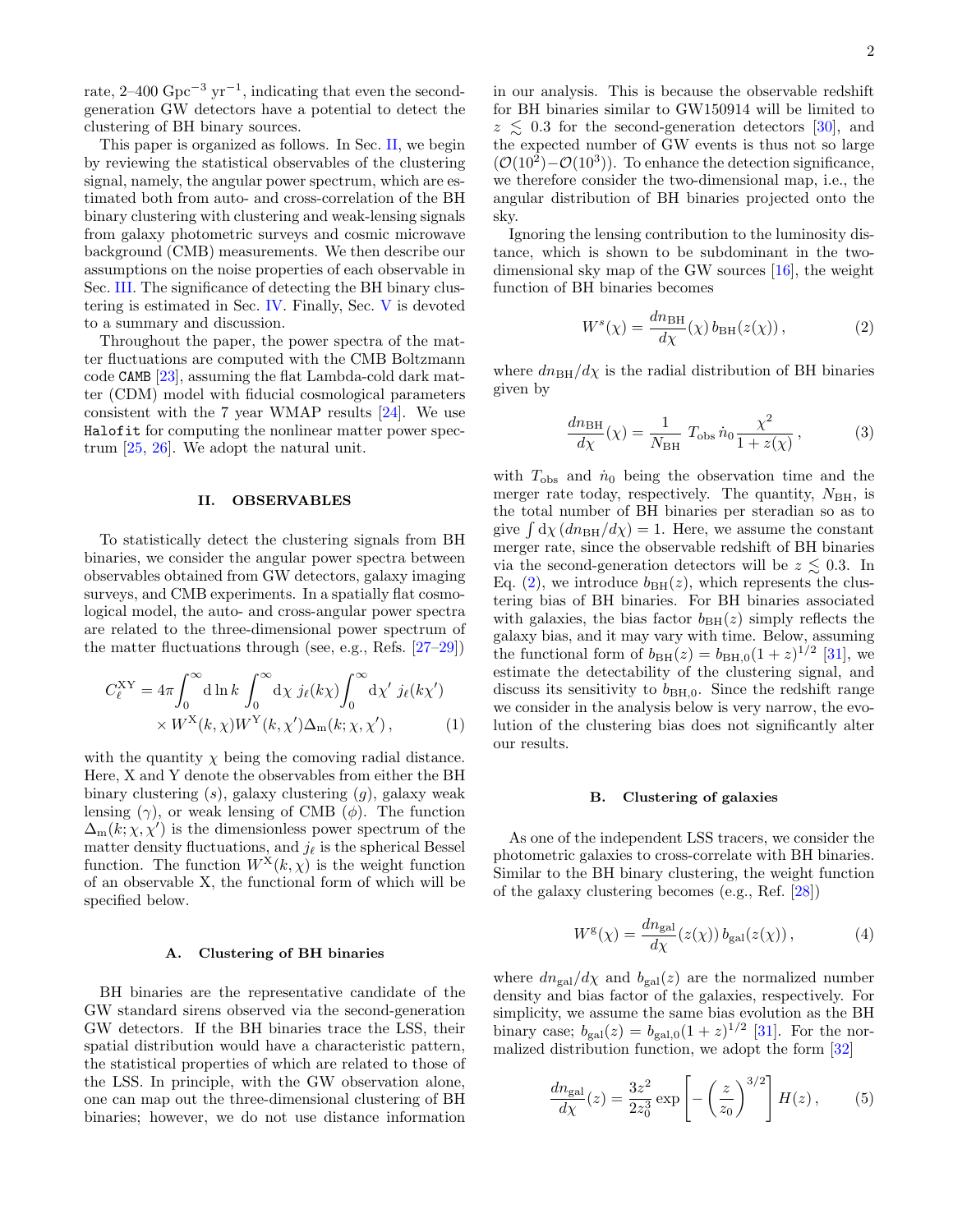where the parameter  $z_0$  is related to the mean redshift  $z_{\rm m}$  through  $z_{\rm m} = 1.412z_0$  [\[32\]](#page-6-23) and  $H(z)$  is the expansion rate. The last factor  $H(z)$  simply comes from the conversion between  $z$  and  $\chi$ .

### C. Weak lensing of galaxies

The weak lensing of galaxies also provides a way to probe LSS, and the measurement of this can be used to cross-correlate with BH binaries. The key observable of the weak lensing considered here is the shear  $\gamma(\Omega)$ , which is obtained by measuring ellipticities of each galaxy image. The shear is related to the gravitational potential of the matter density fluctuations, and the weight function is thus expressed as (e.g., Refs. [\[29,](#page-6-19) [33\]](#page-6-24))

$$
W^{\gamma}(k,\chi) = \sqrt{\frac{(\ell+2)!}{(\ell-2)!}} \frac{3\Omega_{\rm m} H_0^2(1+z)}{2k^2}
$$

$$
\times \int_{\chi}^{\infty} d\chi' \frac{\chi' - \chi}{\chi'\chi} \frac{dn_{\rm gal}}{d\chi'}(z(\chi')) , \qquad (6)
$$

where  $H_0$  and  $\Omega_{\rm m}$  are the present Hubble parameter and the density parameter of the mass, respectively. For the distribution of source galaxies  $dn_{\text{gal}}/d\chi$ , we adopt the same functional form as given in Eq.  $(5)$ , since the galaxies identified with photometric surveys are also used for the weak-lensing measurement.

#### D. Weak lensing of CMB

The gravitational lensing induced by the LSS also affects the CMB at each angular position. With the help of the reconstruction technique, we can probe the LSS from the distortion of the primary CMB anisotropies. The lensing effect on CMB anisotropies is expressed as a remapping by the two-dimensional deflection vector  $\mathbf{d} = \nabla \phi$ , where  $\phi$  is so-called the CMB lensing potential (e.g., Ref. [\[34\]](#page-6-25)). This lensing potential is an observable reconstructed from a CMB map by utilizing the characteristic mode coupling between lensed CMB anisotropies (e.g., Ref. [\[35\]](#page-7-0)). Since the lensing comes from the last scattering surface of CMB photon which is approximately described by the single-source plane, the weight function of the lensing potential  $\phi$  is given by (e.g., Refs. [\[29,](#page-6-19) [34\]](#page-6-25))

$$
W^{\phi}(k,\chi) = \frac{3\Omega_{\rm m}H_0^2(1+z)}{2k^2} \frac{\chi_* - \chi}{\chi_* \chi} \qquad (\chi \le \chi_*)\,,\tag{7}
$$

and becomes zero otherwise. Here, the quantity  $\chi_*$  indicates the comoving radial distance to the last-scattering surface.

# <span id="page-2-0"></span>III. DETECTION SIGNIFICANCE OF CLUSTERING SIGNAL

In the absence of observational evidence for BH binaries to be a good tracer of the matter inhomogeneities, we test the null hypothesis that the distribution of BH binaries is spatially homogeneous. We investigate the significance of rejecting this null hypothesis (hereafter, we call it detection significance shortly, following the convention, e.g., Ref. [\[36\]](#page-7-1)).

In the case, using the GW data alone, the statistical significance to reject null hypothesis is quantified by (see, e.g., Refs. [\[36,](#page-7-1) [37\]](#page-7-2))

<span id="page-2-1"></span>
$$
\alpha_{ss}^2 = \sum_{\ell} \frac{2\ell+1}{2} \left[ \frac{C_{\ell}^{ss}}{N_{\ell}^{ss}} \right]^2 \tag{8}
$$

with  $N_{\ell}^{ss}$  being the noise spectra for the clustering signal of BH binaries given later. We here assume a full-sky GW observation. Note that Eq. [\(8\)](#page-2-1) slightly differs from the usual definition of the signal-to-noise ratio, since we consider the null hypothesis for the clustering of BH binaries. On the other hand, if one uses other cosmological probes  $(X = g, \gamma, \text{or } \phi)$  to cross-correlate with GW data  $(s)$ , the statistical significance to reject the null hypothesis is estimated from

$$
\alpha_{sX}^2 = f_{\text{sky}}^{sX} \sum_{\ell} (2\ell + 1) \frac{(C_{\ell}^{sX})^2}{(C_{\ell}^{XX} + N_{\ell}^{XX})N_{\ell}^{ss}}, \quad (9)
$$

where  $f_{\text{sky}}^{sX}$  denotes the fractional sky coverage of the other cosmological probes.  $N_{\ell}^{XX}$  is the noise power spectrum of each observable.

Combining all the observables including GW observations, photometric galaxies and weak lensing of galaxies and CMB, the total detection significance is written as

$$
\alpha_{\rm tot}^2 = \sum_{\ell} (2\ell + 1) \sum_{i,j} \min(f_{\rm sky}^i, f_{\rm sky}^j) \{ \mathbf{C}_{\ell}^{-1} \}_{i,j}, \quad (10)
$$

where the indices, i and j, are either ss, sq, s $\gamma$  or s $\phi$ . The covariance matrix  $\mathbf{C}_{\ell}$  is defined as  $\{\mathbf{C}_{\ell}\}_{i,j} =$  $\langle \hat{C}_{\ell}^{i} \hat{C}_{\ell}^{j} \rangle_{\text{null}} / C_{\ell}^{i} C_{\ell}^{j}$ , where  $\hat{C}_{\ell}^{i}$  is the measured power spectrum including noise and  $\langle \cdot \cdot \cdot \rangle_{\text{null}}$  is the ensemble average but ignores the cosmic variance from the BH binary clustering. The upper triangular elements of the covariance matrix are given by

$$
\mathbf{C}_{\ell} = \begin{pmatrix} \frac{(N_{\ell}^{s})^{2}}{(C_{\ell}^{s})^{2}} & 0 & 0 & 0\\ & \frac{(C_{\ell}^{g}q + N_{\ell}^{g}g)N_{\ell}^{s}s}{(C_{\ell}^{s}g)^{2}} & \frac{C_{\ell}^{g\gamma}N_{\ell}^{s}s}{C_{\ell}^{s}gC_{\ell}^{s}\gamma} & \frac{C_{\ell}^{g\phi}N_{\ell}^{s}s}{C_{\ell}^{s}gC_{\ell}^{s}\phi} \\ & \frac{(C_{\ell}^{\gamma\gamma}+N_{\ell}^{\gamma\gamma})N_{\ell}^{s}s}{(C_{\ell}^{s\gamma})^{2}} & \frac{C_{\ell}^{s\phi}N_{\ell}^{s}s}{C_{\ell}^{s\gamma}C_{\ell}^{s\phi}} \\ & \frac{(C_{\ell}^{\phi}+N_{\ell}^{\phi\phi})N_{\ell}^{s}s}{(C_{\ell}^{\phi\phi})^{2}} \\ & & \frac{(C_{\ell}^{\phi}+N_{\ell}^{\phi\phi})N_{\ell}^{s}s}{(C_{\ell}^{\phi\phi})^{2}} \end{pmatrix}
$$

<span id="page-2-2"></span>.

Let us describe noise properties of each observable. For the GW observations of BH binaries, the dominant noise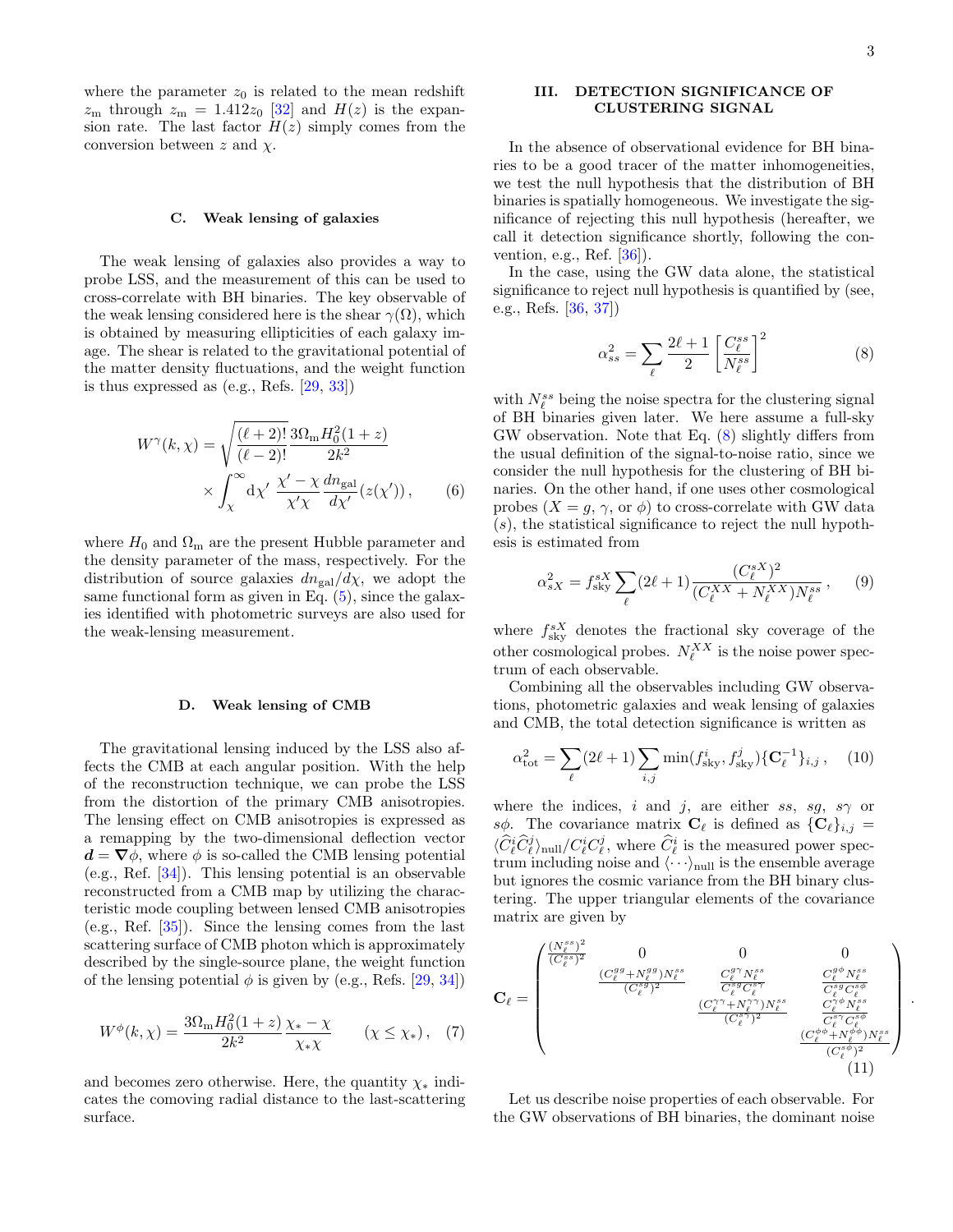contribution would be the shot noise in source counting due to a limited number of BH binaries (not the photon counting shot noise in the GW detector). Further, the limited sky localization of each GW source restricts the sensitivity to the angular clustering. Thus, we consider the following noise spectrum for the BH binaries:

$$
N_{\ell}^{ss}(z) = \frac{1}{N_{\rm BH}} e^{\ell(\ell+1)\theta^2(z)/8\ln 2}.
$$
 (12)

The shot-noise contribution given above is convolved with the two-dimensional Gaussian window function with the full width of half maximum (FWHM) of  $\theta$  [\[38\]](#page-7-3), which represents the angular resolution due to the limited sky localization of the GW sources. Note that the FWHM  $\theta$ varies with the redshift of GW sources. Based on Fig. 5 of Ref. [\[39\]](#page-7-4), in which the angular resolution of each binary source is estimated assuming the second-generation detectors, we adopt the fitting form  $\theta(z) \approx 45 \text{ deg}/\rho_{\text{net}}(z)$ , where  $\rho_{\text{net}}$  is the detector-network signal-to-noise ratio  $(SNR)$ <sup>1</sup>. Note that, as discussed in Ref. [\[16\]](#page-6-8), the uncertainties of the luminosity distance measurements are negligible compared to the above shot noise. This indicates that our results are insensitive to the noise spectrum of the BH binaries. On the other hand, a non-Gaussian localization errors modifies the functional form of the above shot-noise power spectrum especially at small angular scales, though the clustering signals at small scales do not so affect the resultant detection significance. To include a realistic non-Gaussian error, we need to characterize the location and orientation of each detector, and the impact of a realistic localization error remains our future work.

Using the restricted 1.5 Post Newtonian (PN) waveform of the BH binary and sensitivity curve for the aLIGO detector, we estimate  $\rho_{\text{net}}$  as a function of redshift for the BH binary with 10- 10  $M_{\odot}$  and 30-30  $M_{\odot}$ <sup>2</sup>. The resultant angular resolution  $\theta$  is shown in Fig. [1.](#page-3-1) Although the angular resolution to each GW source becomes degraded as the redshift increases, this degradation is quantitatively insensitive to the choice of the fiducial BH masses. A careful reader may wonder why these two curves cross at  $z = 0.45$ . This is due to a redshift effect, which is significant for massive binaries. We checked that our estimate of the detection significance is robust against the choice of the fiducial BH binary mass. Hence, we will present below the results with BH binaries of 30-  $30 M_{\odot}$ .



<span id="page-3-1"></span>FIG. 1: Angular resolution of GW sources,  $\theta(z)$ , achievable with a network of second-generation detectors. The results are plotted as function of source redshift, assuming BH binary of 10-10  $M_{\odot}$  (red) and 30-30  $M_{\odot}$  (green).

As for the other LSS probes to be cross-correlated with BH binaries, the shot-noise contribution is the main noise source of the photometric galaxy measurements apart from the cosmic variance. Thus, similar to the BH binary case, we have

$$
N_{\ell}^{gg} = \frac{1}{N_{\rm gal}}\,,\tag{13}
$$

Here,  $N_{\text{gal}}$  is the number of galaxies per steradian. On the other hand, the main noise source in the weak-lensing measurement of galaxies is the intrinsic scatter of each galaxy image (i.e., shape noise), and the noise power spectrum becomes

$$
N_{\ell}^{\gamma\gamma} = \frac{\sigma_{\gamma}^{2}}{N_{\rm gal}}\,,\tag{14}
$$

where  $\sigma_{\gamma}$  is the intrinsic rms shear. We adopt  $\sigma_{\gamma} = 0.2$ for later analysis [\[32,](#page-6-23) [40\]](#page-7-5). Finally, for the weak lensing of CMB, the dominant noise contribution (called the reconstruction noise, denoted by  $N_{\ell}^{\phi\phi}$ ) is computed using the formula given in Ref. [\[41\]](#page-7-6), which is based on the maximum-likelihood lensing reconstruction [\[42\]](#page-7-7).

# <span id="page-3-0"></span>IV. TESTING CLUSTERING HYPOTHESIS OF BH BINARIES

### A. Setup

To quantitatively estimate the statistical significance, we shall specify several parameters for each observable given in the previous section.

First of all, we consider a network of three secondgeneration GW detectors with design sensitivity given

<sup>&</sup>lt;sup>1</sup> This expression corresponds to  $\ell_{\max}(z) \approx 4.0 \times \rho_{\text{net}}(z)$  in terms of the multipole.

<sup>2</sup> Although this paper shows the case with the inspiral component alone, we also compute the SNR including the inspiral-mergerringdown waveform and find it leads to 20%–30% enhancement of the SNR, improving the pointing of GW sources by 20%– 30%. However, the effect of this improvements is negligible in our estimate of the detection significance for 30-30  $M_{\odot}$  systems at low z considered in this paper.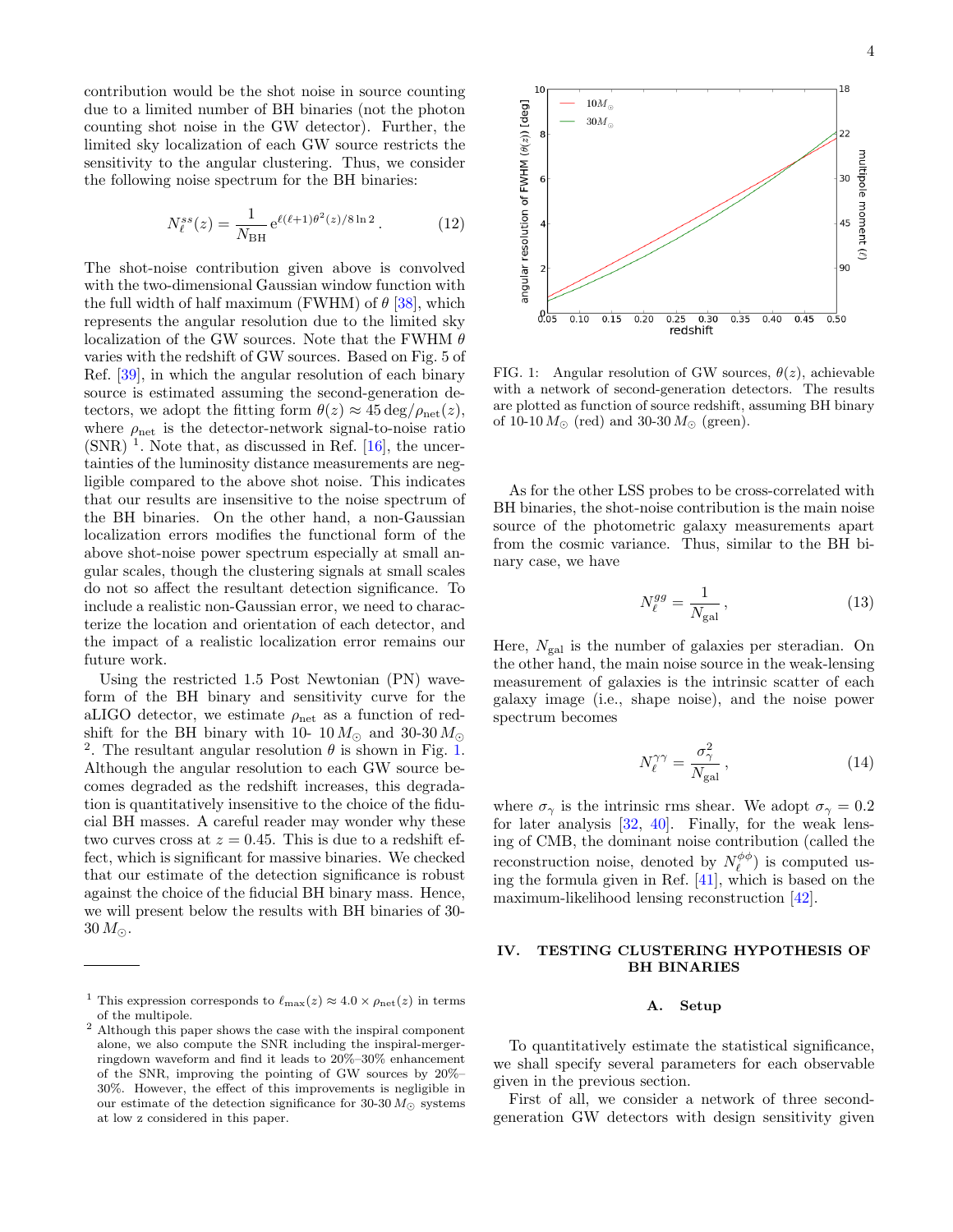<span id="page-4-1"></span>TABLE I: The galaxy survey specification: the total number of galaxies per square arcminute  $N_{\text{gal}}$ , mean redshift  $z_{\text{m}}$ , and fraction of the sky coverage  $f_{\text{sky}}$ . The values for DES and Euclid are taken from Refs. [\[40\]](#page-7-5) and [\[32\]](#page-6-23), respectively, while we denote Pan-STARRS as a wide shallow galaxy survey [\[43\]](#page-7-8).

|            | $N_{\rm gal}$ [arcmin <sup>-2</sup> ] | $z_{\rm m}$ $f_{\rm sky}$ |
|------------|---------------------------------------|---------------------------|
| <b>DES</b> | 12                                    | 0.68 0.125                |
| Euclid     | 30                                    | $0.90\;0.500$             |
| Pan-STARRS |                                       | $0.50\;0.750$             |

in Ref. [\[44\]](#page-7-9) and 3 year observation  $(T_{obs} = 3yr)$ . The merger rate of BH binaries at present,  $\dot{n}_0$ , is one of the key parameters, but it has still large uncertainty,  $\dot{n}_0 = 2 - 400 \text{ Gpc}^{-3} \text{yr}^{-1}$ . The clustering bias parameter,  $b_{\text{BH,0}}$ , which indicates how significantly the clustering of the GW sources trace the matter inhomogeneities is also unknown. While we choose  $\dot{n}_0 = 100 \,\mathrm{Mpc^{-3}yr^{-1}}$ and  $b_{\text{BH,0}} = 1.5$  as a canonical setup and estimate the combined detection significance  $\alpha_{\text{tot}}$ , the detection significances for each single measurement,  $\alpha_{ss}$  and  $\alpha_{sX}$ , are found to simply scale as

$$
\alpha_{ss} = \alpha_{ss}^0 \left(\frac{b_{\rm BH,0}}{1.5}\right)^2 \left(\frac{T_{\rm obs} \dot{n}_0}{3 \times 100 \,\rm Gpc^{-3}}\right),\tag{15}
$$

$$
\alpha_{sX} = \alpha_{sX}^0 \left(\frac{b_{\rm BH,0}}{1.5}\right) \left(\frac{T_{\rm obs} \dot{n}_0}{3 \times 100 \,\rm Gpc^{-3}}\right)^{1/2} . \tag{16}
$$

Hence, we will present the estimated results of  $\alpha_{ss}^0$  and  $\alpha_{sX}^0$  for the single-measurement cases. Note that for the canonical setup the total number of BH binaries detected by the full-sky observation is estimated to be  $N_{\text{BH}} = 549$  $(1, 617)$  at  $z \leq 0.2$  (0.3). As we will see below, with such a small number of events, the GW data alone (i.e., autocorrelation of BH binaries) cannot give a statistically significant detection, and the cross-correlation with other LSS data is indispensable. In such a case, the total detection significance,  $\alpha_{\text{tot}}$ , is mostly determined by the cross-correlation, and thus  $\alpha_{\rm tot}$  approximately follows the same scaling law as shown in Eq.  $(16)$ .

As other independent LSS probes, we consider three representative surveys for the clustering and weak lensing of photometric galaxies; the Dark Energy Survey (DES) [\[40\]](#page-7-5), Euclid [\[32\]](#page-6-23), and the Panoramic Survey Telescope and Rapid Response System (Pan-STARRS)  $3\pi$  survey 3 . The parameters needed to compute the signal and noise spectra are summarized in Table [I.](#page-4-1) Note that in all three cases we assume  $b_{\text{gal,0}} = 1.0$  and adopt  $\sigma_{\gamma} = 0.2$ , but our results are insensitive to the choice of these, as we will discuss later.

Finally, for the weak lensing of CMB, a relevant experiment at the time of the second-generation GW detectors would be the CMB Stage-III experiment such as <span id="page-4-3"></span>TABLE II: Detection significance of the clustering of BH binaries with the 3 year observation from the second-generation detector network, using GW data alone (ss), the crosscorrelation with the galaxy clustering  $(gs)$ , the galaxy weak lensing  $(\gamma s)$ , and the CMB weak lensing  $(\phi s)$ . To be precise, numerical values presented below represent the significance to reject the null hypothesis that BH binaries are homogeneously distributed, based on Eqs.  $(8)-(10)$  $(8)-(10)$  $(8)-(10)$ . The upper part of the table shows the coefficient of the auto- and cross-correlation measurement,  $\alpha_{ss}^0$  and  $\alpha_{sX}^0$ , defined in Eqs. [\(15\)](#page-4-2) and [\(16\)](#page-4-0), respectively. The last row lists the total detection significance,  $\alpha_{\text{tot}}$ . In all cases, the present-day merger rate of BH binaries is set to 100  $Gpc^{-3}yr^{-1}$ , and we assume the clustering bias of  $b_{BH,0} = 1.5$  with the maximum redshift of BH binaries,  $z_{\text{max}} = 0.2$ . For comparison, the parentheses show the results in the most optimistic case  $(n_0 = 400 \text{ Gpc}^{-3} \text{yr}^{-1}).$ 

|          | Detection Significance              |            |                                     |  |  |
|----------|-------------------------------------|------------|-------------------------------------|--|--|
| SS       | $\overline{0.495(1.98)}$            |            |                                     |  |  |
| $\phi s$ | $\overline{0.972(1.94)}$            |            |                                     |  |  |
|          | $\times$ DES                        |            | $\times$ Euclid $\times$ Pan-STARRS |  |  |
| qs       | 1.77(3.55)                          | 3.58(7.16) | 4.47(8.93)                          |  |  |
|          | $\gamma s$ 0.971 (1.94) 1.93 (2.87) |            | 1.44(2.87)                          |  |  |
|          | Total                               |            |                                     |  |  |
|          | $1.85(4.07)$ 3.63 (7.46)            |            | 4.50(9.16)                          |  |  |
|          |                                     |            |                                     |  |  |

<span id="page-4-2"></span><span id="page-4-0"></span>Advanced ACT [\[45\]](#page-7-10) and Simons Array [\[46\]](#page-7-11), which will achieve a nearly half-sky observation  $(f_{\rm sky} = 0.5)$ . We assume a  $5\mu$ K arcmin white noise with a beam size of 1 arcmin. To precisely reconstruct the lensing potential involved in the small-scale CMB anisotropies, the multipoles up to  $\ell = 3,000$  are used. The reconstruction noise  $N_{\ell}^{\phi\phi}$  is then computed based on this setup.

# B. Results

Let us first show the estimated values of the detection significance for each measurement. Table [II](#page-4-3) summarizes the auto-  $(\alpha_{ss}^0)$  and cross-correlation  $(\alpha_{sX}^0)$  results in the canonical setup. Here, to compute the detection significance, the sample of BH binaries is restricted to  $z \leq z_{\text{max}} = 0.2$ . This is because samples at high redshifts are prone to have a poor angular resolution (see Fig. [1\)](#page-3-1). Figure [2](#page-5-1) shows the angular power spectrum between the clustering of BH binaries and galaxies in the case of Pan-STARRS, with expected errors at each multipole bin. The results suggest that the clustering signal is very hard to detect by the GW data alone, but crosscorrelating with other LSS probe enlarges the capability of detecting the clustering signal. In particular, the crosscorrelation with photometric galaxies can give a higher detection significance, and a shallow but wide-field survey like Pan-STARRS will be able to give a solid detection. On the other hand, lensing measurements of both galaxies and CMB do not help so much to improve the detection significance. This is partly because the lensing

<sup>3</sup> http://pan-starrs.ifa.hawaii.edu/public/home.html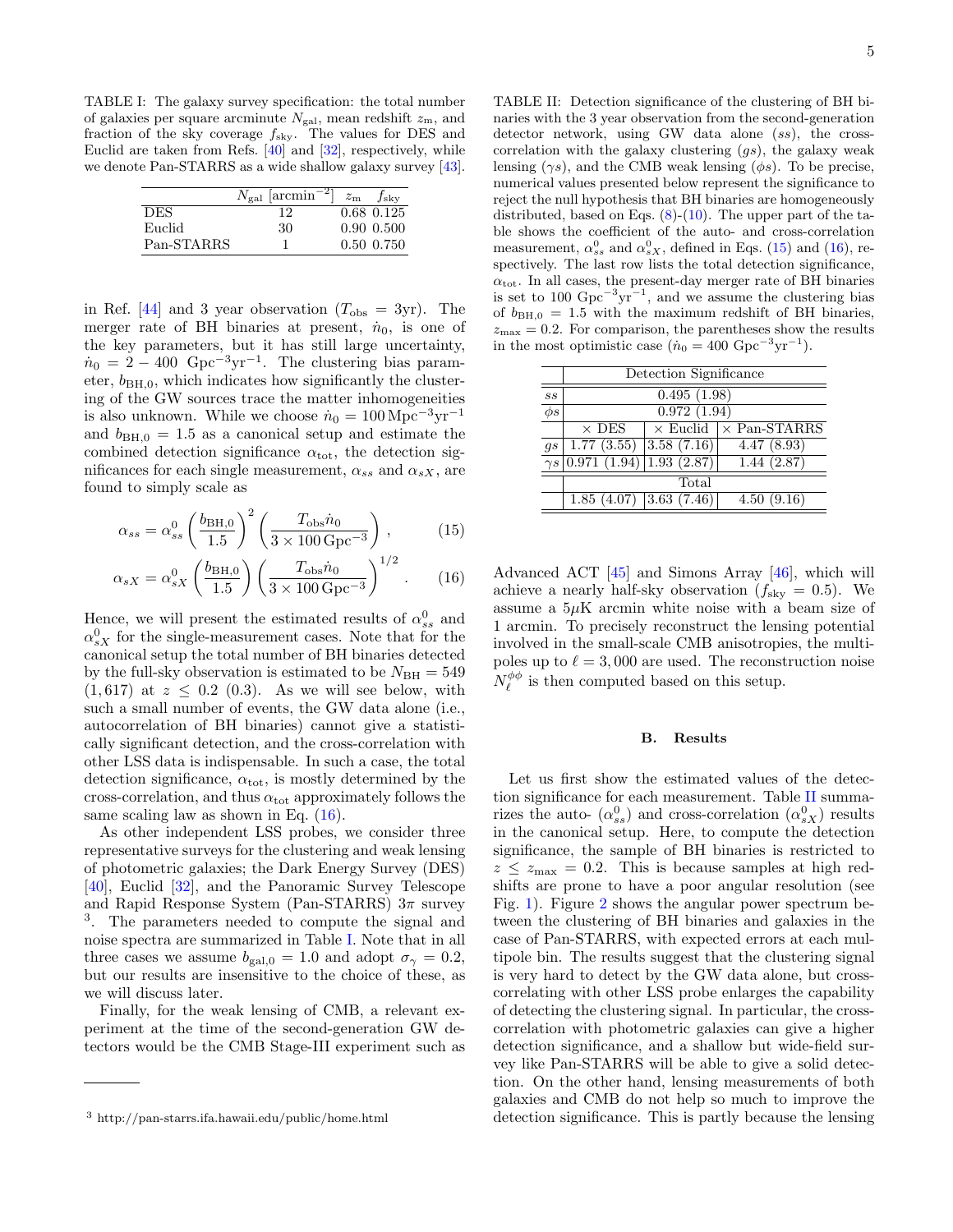

<span id="page-5-1"></span>FIG. 2: The cross angular power spectrum between the clustering of BH binaries and galaxies. The error boxes are computed assuming Pan-STARSS and with  $T_{\text{obs}}\dot{n}_{0}$  =  $3 \times 100 \text{Gpc}^{-3}$  (green) or  $3 \times 400 \text{Gpc}^{-3}$  (red). The maximum redshift of the GW sources is  $z_{\text{max}} = 0.2$ .



<span id="page-5-2"></span>FIG. 3: The combined result of the detection significance,  $\alpha_{\rm tot}$ , as a function of the maximum redshift of BH binaries,  $z_{\text{max}}$ , assuming the 3 year observation of the secondgeneration detector network. The quantity  $\alpha_{\text{tot}}$  precisely implies the significance of rejecting the hypothesis that the distribution of BH binaries is spatially homogeneous. Blue, green, and red lines, respectively, show the result combined with Pan-STARRS, Euclid, and DES, for  $T_{\text{obs}}\dot{n}_0 = 3 \times$  $100 \text{Gpc}^{-3}$  (solid) and  $3 \times 400 \text{Gpc}^{-3}$  (dashed).

signal is basically generated by the matter fluctuations at high redshifts. In this sense, the cross-correlation with the BH binary clustering at low redshifts is not optimal. Indeed, increasing the maximum redshift of the BH binary samples to  $z_{\text{max}} = 0.3$ , the detection significance is improved by 20%–40% from the lensing measurements (20% for DES, 21% for Euclid, 43% for Pan-STARRS, and 26% for CMB Stage-III).

In Table [II,](#page-4-3) the combined results of both the auto- and

cross-correlations for each survey are shown. Further, in Fig. [3,](#page-5-2) the combined detection significance is plotted as a function of the maximum redshift of BH binaries,  $z_{\text{max}}$ . In the most optimistic case with the merger rate of  $\dot{n}_0 = 400 \,\text{Gpc}^{-1}\text{yr}^{-1}$  (dashed lines), the detection of the clustering signal is fairly likely from the cross-correlation of BH binaries at  $z \leq 0.2 - 0.3$  with Pan-STARRS and Euclid. As is shown in Table [II,](#page-4-3) the detection significance is mostly determined by cross-correlating with photometric galaxies. This implies that making full use of crosscorrelations, we still have a chance to detect the clustering signal of BH binaries even with smaller merger rates,

 $\dot{n}_0^{1/2}.$ Finally, note that the detection significances of the cross-correlation are basically limited by the shot noise of the GW sources and the cosmic variance of galaxies or lensing measurement. That is, Eq. [\(16\)](#page-4-0) can be recast as

since the detection significance approximately scales as

<span id="page-5-3"></span>
$$
\alpha_{sX}^2 \simeq f_{\rm sky} \sum_{\ell} (2\ell + 1) \frac{(C_{\ell}^{sX})^2}{C_{\ell}^{XX} N_{\ell}^{ss}}.
$$
 (17)

This suggests that the results become nearly insensitive to the clustering bias of galaxies,  $b_{\text{gal,0}}$ , and the intrinsic rms shear,  $\sigma_{\gamma}$ . Even though the galaxy number density is reduced to 0.1 per square arcmin, Eq. [\(17\)](#page-5-3) would be valid for the cross-correlation with photometric galaxies, indicating that a wide-field survey is preferable to enhance the detection significance. In this respect, a crosscorrelation with Large Synoptic Survey Telescope [\[47\]](#page-7-12) also helps to detect the BH binary clustering, and the detection significance will be rather comparable to that of Euclid. On the other hand, the cross-correlation with CMB lensing is still not useful to detect the BH binary clustering. This is true even using the CMB Stage-IV [\[48\]](#page-7-13) experiment, planned for observation in early 2020.

# <span id="page-5-0"></span>V. SUMMARY

Based on the recent discovery of the GW event, we have discussed the possibility to test the clustering hypothesis of BH binaries similar to the GW150914 event via a network of the second-generation GW detectors. Combining with other cosmological probes, we found that with the 3 year GW observation, the hypothesis of no BH binary clustering will be rejected at more than  $3\sigma$  significance for a large merger rate,  $\dot{n}_0 \gtrsim 100 \text{ Gpc}^{-3} \text{yr}^{-1}$ , i.e.,  $> 3\sigma$  detection of nonzero signals of the BH binary clustering. For a solid detection of the clustering signal, the cross-correlation with galaxies observed by a shallow but wide-field photometric/imaging surveys is preferable, and Pan-STARRS would be an ideal survey.

Since the detection significance is almost determined by the cross-correlation with the galaxy clustering, the selection bias in the galaxy clustering may affect our results. In photometric galaxy measurements, point sources are usually masked. This simultaneously removes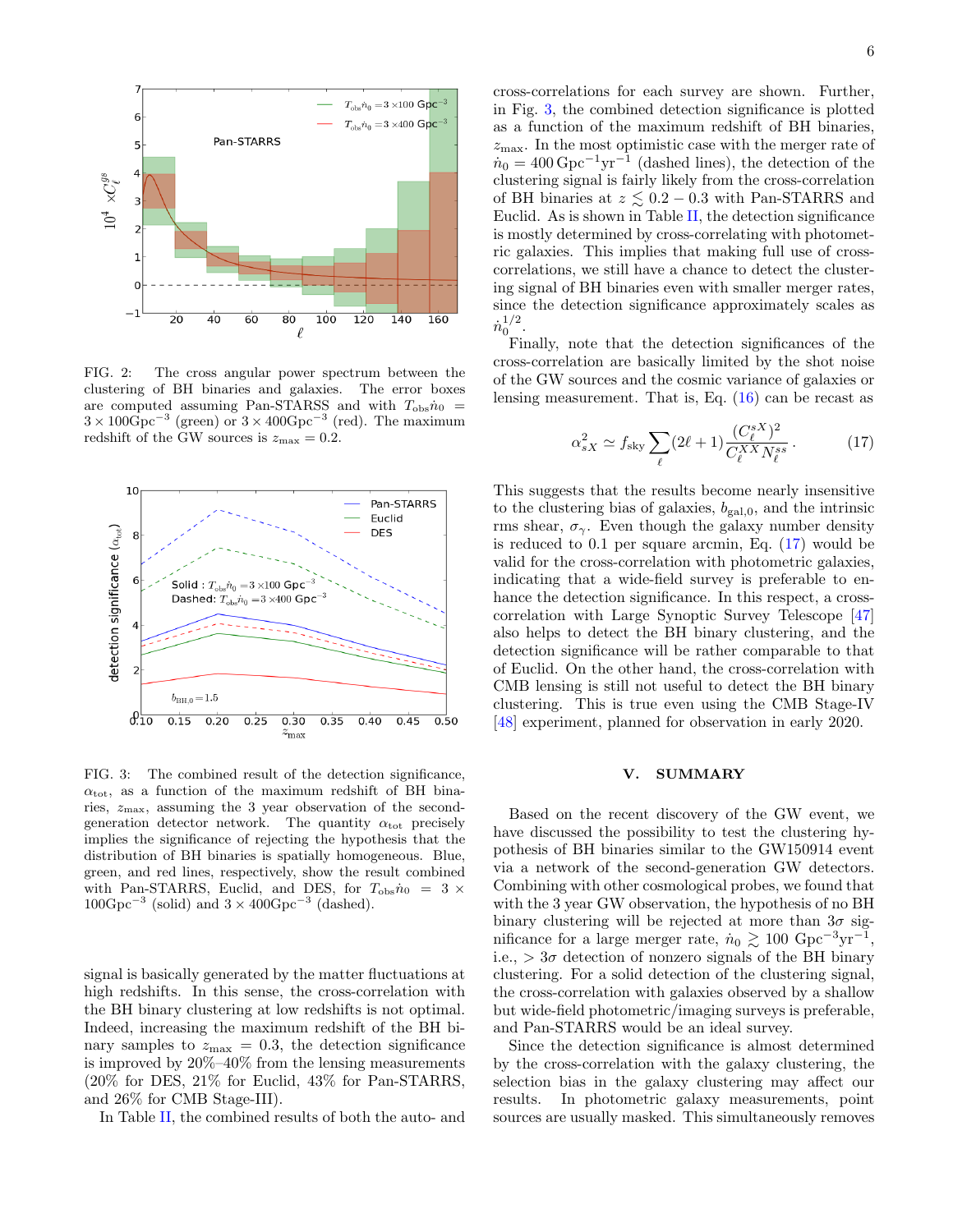the background galaxies at the masked regions, and the total signal to noise of the galaxy clustering decreases. However, measurement of the galaxy clustering has been well established, and the effect of the selection bias can be reduced significantly. Stellar components in the Galaxy contaminate as a false signal which could bias the clustering signal, but this effect is negligible in the actual data (e.g., Ref. [\[49\]](#page-7-14)).

Once the full operation of the second-generation GW detectors gets started in the coming years, the merger rate today,  $\dot{n}_0$ , will be tightly constrained. Then, measurements of the clustering signal of BH binaries and constraints on the clustering bias  $b_{\text{BH},0}$  will give us an important hint on which type of galaxies the BH binaries are likely to be harbored. Since the individual identification of the host galaxy is still challenging with the secondgeneration detectors, the clustering signal of BH binaries would be fruitful and complementary information on the formation and evolution of BH binaries.

In any case, a detection of the spatial clustering of GW sources is an important step toward future *gravitational*-wave cosmology. As shown in Refs. [\[16,](#page-6-8) [17\]](#page-6-9), the future upgrades of GW detectors such as the ET will be able

- <span id="page-6-0"></span>[1] LIGO Scientific and Virgo Collaborations, Phys. Rev. Lett. 116, 061102 (2016), arXiv: 1602.03837.
- <span id="page-6-1"></span>[2] M. Evans, Gen. Relativ. Gravit. 46, 1778 (2014).
- <span id="page-6-2"></span>[3] M. Punturo et al., Class. Quant. Grav. 27, 194002 (2010).
- <span id="page-6-3"></span>[4] S. Dwyer, D. Sigg, S. W. Ballmer, L. Barsotti, N. Mavalvala, and M. Evans, Phys. Rev. D 91, 082001 (2015), [arXiv:1410.0612](http://arxiv.org/abs/arXiv:1410.0612).
- <span id="page-6-4"></span>[5] P. A. Seoane et al. (eLISA Collaboration) (2013), [arXiv:1305.5720](http://arxiv.org/abs/1305.5720).
- <span id="page-6-5"></span>[6] S. Sato et al., Journal of Physics Conference Series 154, 012040 (2009).
- <span id="page-6-6"></span>[7] B. F. Schutz, Nature (London) 323, 310 (1986).
- [8] A. Petiteau, S. Babak, and A. Sesana, Astrophys. J. 732, 82 (2011), [arXiv:1102.0769](http://arxiv.org/abs/arXiv:1102.0769).
- [9] C. Cutler and D. E. Holz, Phys. Rev. D 80, 104009 (2009), [arXiv:0906.3752](http://arxiv.org/abs/arXiv:0906.3752).
- [10] A. Nishizawa, K. Yagi, A. Taruya, and T. Tanaka, Phys. Rev. D 85, 044047 (2012), [arXiv:1110.2865](http://arxiv.org/abs/arXiv:1110.2865).
- [11] B. S. Sathyaprakash, B. F. Schutz, and C. Van Den Broeck, Class. Quant. Grav. 27, 215006 (2010), [arXiv:0906.4151](http://arxiv.org/abs/arXiv:0906.4151).
- [12] S. R. Taylor and J. R. Gair, Phys. Rev. D 86, 023502 (2012), [arXiv:1204.6739](http://arxiv.org/abs/arXiv:1204.6739).
- [13] C. M. Hirata, D. E. Holz, and C. Cutler, Phys. Rev. D 81, 124046 (2010), [arXiv:1004.3988](http://arxiv.org/abs/arXiv:1004.3988).
- [14] C. Shang and Z. Haiman, Mon. Not. R. Astron. Soc. 411, 9 (2011), [arXiv:1004.3562](http://arxiv.org/abs/arXiv:1004.3562).
- <span id="page-6-7"></span>[15] S. Camera and A. Nishizawa, Phys. Rev. Lett. 110, 151103 (2013), [arXiv:1303.5446](http://arxiv.org/abs/arXiv:1303.5446).
- <span id="page-6-8"></span>[16] T. Namikawa, A. Nishizawa, and A. Taruya, Phys. Rev. Lett. 116, 121302 (2016), arXiv: 1511.04638.
- <span id="page-6-9"></span>[17] M. Oguri, Phys. Rev. D **93**, 083511 (2016), [arXiv:1603.02356](http://arxiv.org/abs/arXiv:1603.02356).
- <span id="page-6-10"></span>[18] S. Clesse and J. Garcia-Bellido, Phys. Rev. D 92, 023524

7

to precisely measure the clustering of binary GW sources at a high statistical significance, from which we can constrain the cosmology, complementary to the electromagnetic observations. As one of the representative standard GW sirens, BH binaries will also offer a promising cosmological probe, and a measurement of their spatial clustering with the second-generation detectors is indispensable for future cosmological study to test its feasibility. The prospects of constraining the bias model and cosmology with future GW detectors will be investigated in our future work.

#### Acknowledgments

T.N. is supported by JSPS Postdoctoral Fellowships for Research Abroad No. 26-142. A.N. is supported by NSF CAREER Grant No. PHY-1055103 and the H2020- MSCA-RISE- 2015 Grant No. StronGrHEP-690904. A.T. acknowledges the support from MEXT KAKENHI No. 15H05889.

(2015), [arXiv:1501.07565](http://arxiv.org/abs/arXiv:1501.07565).

- [19] S. Bird, I. Cholis, J. B. Munoz, Y. Ali-Haimoud, M. Kamionkowski, et al., Phys. Rev. Lett. 116, 201301 (2016), [arXiv:1603.00464](http://arxiv.org/abs/arXiv:1603.00464).
- <span id="page-6-11"></span>[20] S. Clesse and J. Garcia-Bellido (2016), [arXiv:1603.05235](http://arxiv.org/abs/arXiv:1603.05235).
- <span id="page-6-12"></span>[21] K. Belczynski, M. Dominik, T. Bulik, R. O'Shaughnessy, C. Fryer, and D. E. Holz, Astrophys. J. 715, L138 (2010), [arXiv:1004.0386](http://arxiv.org/abs/arXiv:1004.0386).
- <span id="page-6-13"></span>[22] T. Kinugawa, K. Inayoshi, K. Hotokezaka, D. Nakauchi, and T. Nakamura, Mon. Not. R. Astron. Soc. 442, 2963 (2014), [arXiv:1402.6672](http://arxiv.org/abs/arXiv:1402.6672).
- <span id="page-6-14"></span>[23] A. Lewis, A. Challinor, and A. Lasenby, Astrophys. J. 538, 473 (2000), [arXiv:astro-ph/9911177](http://arxiv.org/abs/arXiv:astro-ph/9911177).
- <span id="page-6-15"></span>[24] E. Komatsu et al., Astrophys. J. 192, 18 (2011), [arXiv:1001.4538](http://arxiv.org/abs/arXiv:1001.4538).
- <span id="page-6-16"></span>[25] R. E. Smith et al., Mon. Not. R. Astron. Soc. 341, 1311 (2003), [arXiv:astro-ph/0207664](http://arxiv.org/abs/arXiv:astro-ph/0207664).
- <span id="page-6-17"></span>[26] R. Takahashi et al., Astrophys. J. 761, 152 (2012), [arXiv:1208.2701](http://arxiv.org/abs/arXiv:1208.2701).
- <span id="page-6-18"></span>[27] W. Hu, Phys. Rev. D 65, 023003 (2001), [astro-ph/0108090](http://arxiv.org/abs/astro-ph/0108090).
- <span id="page-6-22"></span>[28] T. Namikawa, T. Okamura, and A. Taruya, Phys. Rev. D 83, 123514 (2011), [arXiv:1103.1118](http://arxiv.org/abs/arXiv:1103.1118).
- <span id="page-6-19"></span>[29] D. Yamauchi, T. Namikawa, and A. Taruya, J. Cosmol. Astropart. Phys. 08, 051 (2013), [arXiv:1305.3348](http://arxiv.org/abs/arXiv:1305.3348).
- <span id="page-6-20"></span>[30] LIGO Scientific and Virgo Collaborations (2016), [arXiv:1602.03842](http://arxiv.org/abs/arXiv:1602.03842).
- <span id="page-6-21"></span>[31] A. Rassat et al. (2008),  $arXiv:0810.0003$ .
- <span id="page-6-23"></span>[32] Euclid Theory Working Group, Living Rev. Relativity 16, 6 (2013), [arXiv:1206.1225](http://arxiv.org/abs/arXiv:1206.1225).
- <span id="page-6-24"></span>[33] M. Bartelmann and P. Schneider, Phys. Rep. 340, 291  $(2001)$ ,  $arXiv:astro-ph/9912508$ .
- <span id="page-6-25"></span>[34] A. Lewis and A. Challinor, Phys. Rep. 429, 1 (2006),